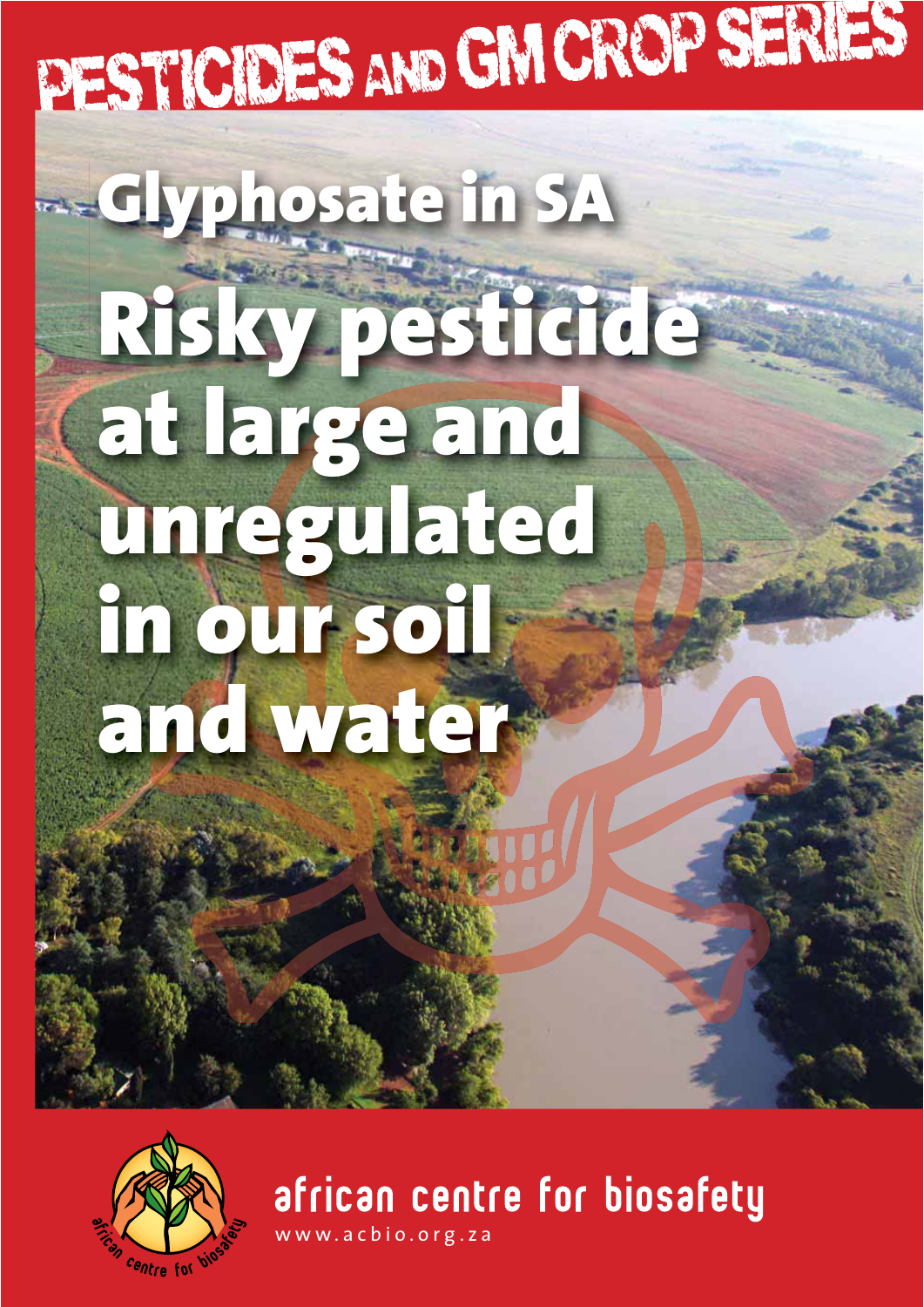

The African Centre for Biosafety (ACB) is a non-profit organisation, based in Johannesburg, South Africa. It was established to protect Africa's biodiversity, traditional knowledge, food production systems, culture and diversity, from the threats posed by genetic engineering in food and agriculture. It has in addition to its work in the field of genetic engineering, also opposed biopiracy, agrofuels and the Green Revolution push in Africa, as it strongly supports social justice, equity and ecological sustainability.

The ACB has a respected record of evidence based work and can play a vital role in the agroecological movement by striving towards seed sovereignty, built upon the values of equal access to and use of resources.



©The African Centre for Biosafety www.acbio.org.za PO Box 29170, Melville 2109 South Africa Tel: +27 (0)11 486 1156

Design and layout: Adam Rumball, Sharkbouys Designs, Johannesburg

Cover photo: http://1.bp.blogspot.com/-oQSqpjJAy2s/T5GH66fMEhI/AAAAAAAAAME/P8iG1- 33OR8/s1600/IMG\_3742.JPG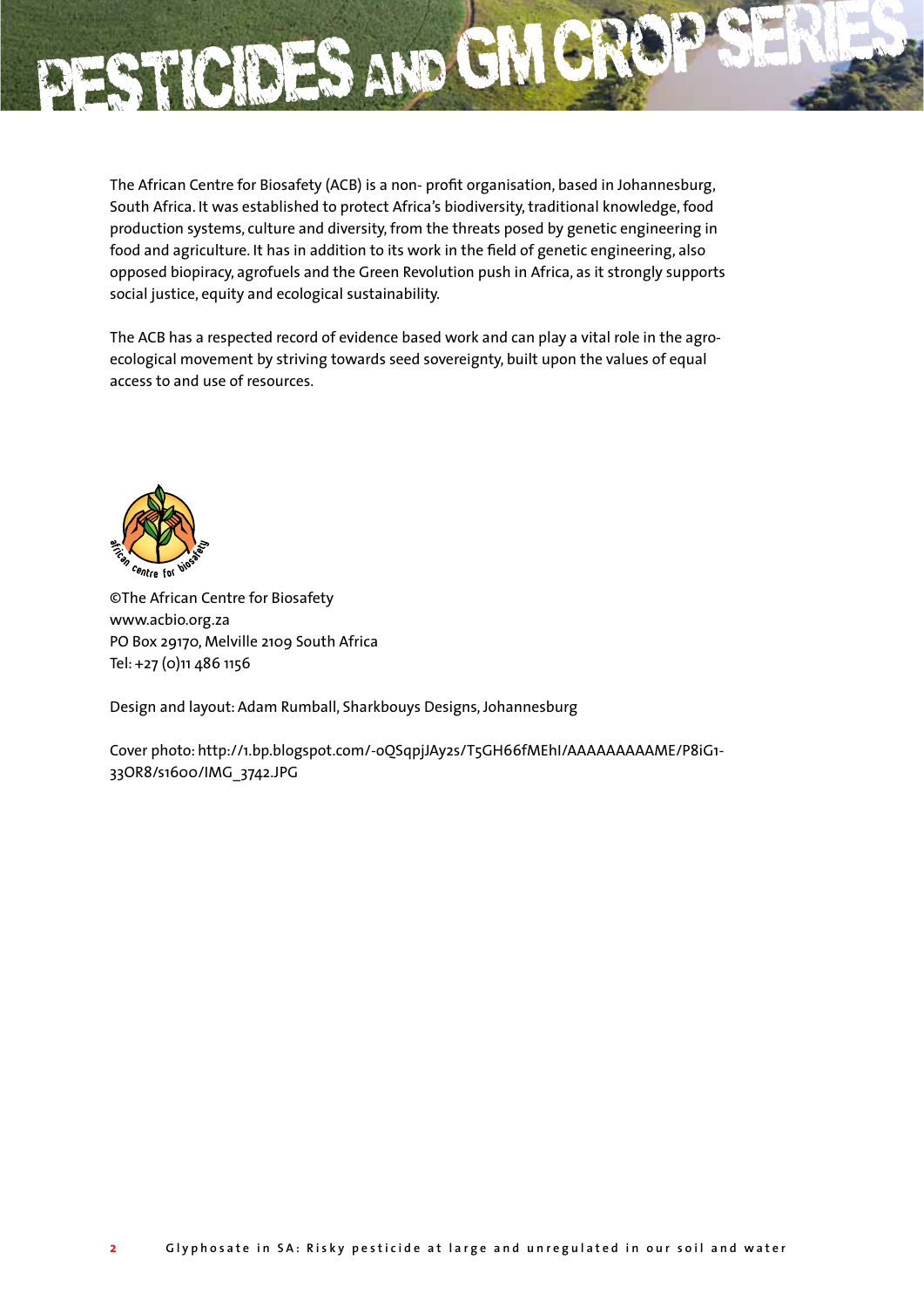### **CONTENTS**

| <b>Acronyms</b>                                                     | 4  |
|---------------------------------------------------------------------|----|
| <b>Introduction</b>                                                 | 5  |
| Use of terms                                                        | 5  |
| <b>Key findings</b>                                                 | 5  |
| <b>Glyphosate use in SA</b>                                         | 7  |
| <b>Glyphosate and biodiversity</b>                                  | 8  |
| UK Farm Scale Evaluations (FSE)                                     | 9  |
| <b>Glyphosate in water</b>                                          | 9  |
| Monitoring inpacts of Glyphosate in the South African environment   | 11 |
| SANBI's herbicide tolerant (HT) crop environmental monitoring study | 12 |
| Testing for Glyphosate in water in South Africa                     | 13 |
| <b>Conclusion</b>                                                   | 15 |
| <b>References</b>                                                   | 17 |
|                                                                     |    |

PESTICIDES AND GM CROP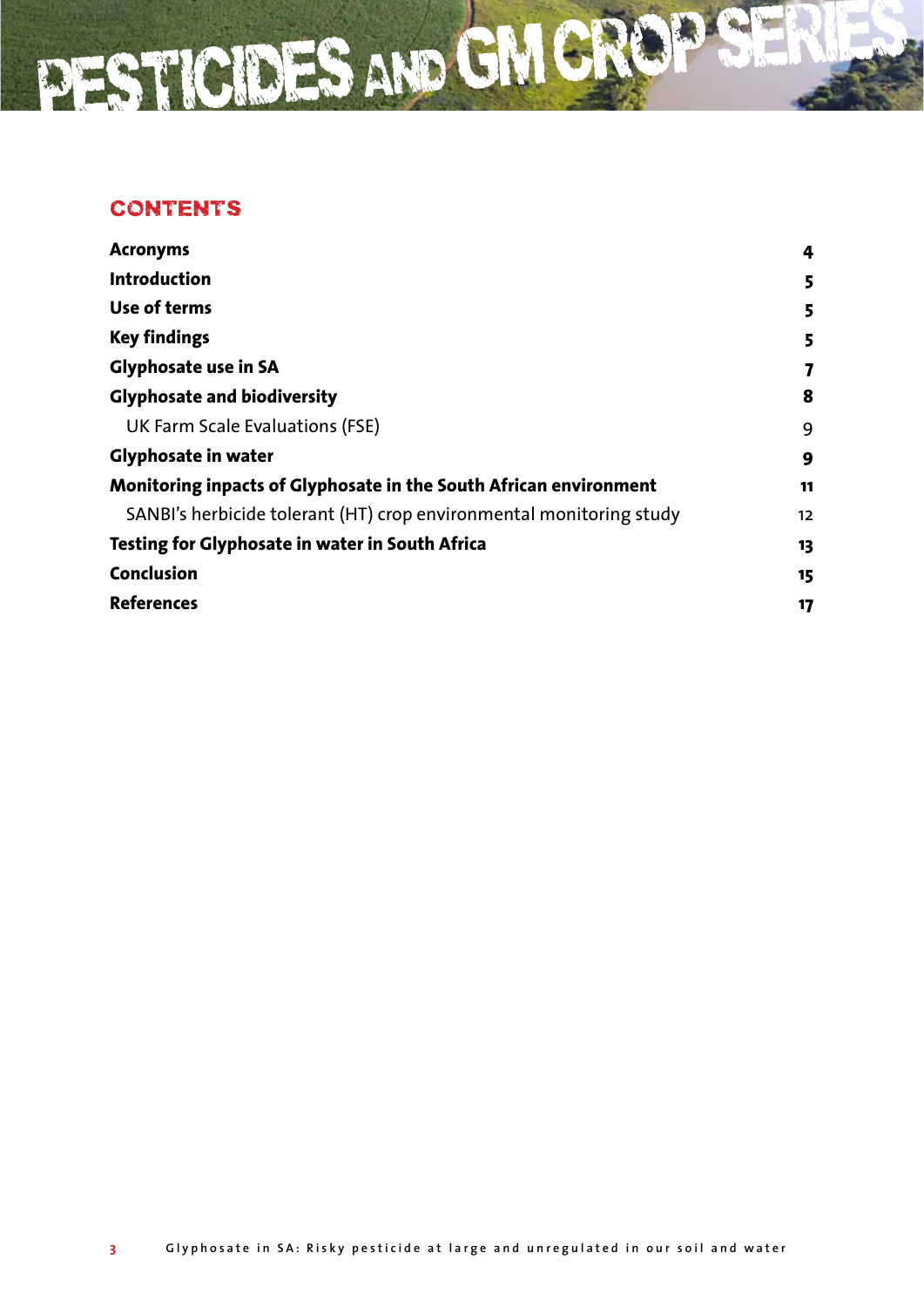

### Acronyms

| AMPA          | aminomethylphosphonic acid                                      |
|---------------|-----------------------------------------------------------------|
| <b>AVCASA</b> | Association of Veterinary and Crop Associations of South Africa |
| <b>DAFF</b>   | Department of Agriculture, Forestry and Fisheries               |
| <b>CSIR</b>   | Council for Scientific and Industrial Research                  |
| <b>DWA</b>    | Department of Water Affairs                                     |
| EU            | European Union                                                  |
| <b>FSE</b>    | Farm Scale Evaluations (UK)                                     |
| <b>GBH</b>    | Glyphosate based herbicide                                      |
| <b>GMO</b>    | <b>Genetically Modified Organism</b>                            |
| <b>LPx</b>    | lipid peroxidation                                              |
| MRL           | Maximum residue level                                           |
| <b>NTMP</b>   | The National Toxicity Monitoring Programme                      |
| SANBI         | South African National Biodiversity Institute                   |
| <b>WRC</b>    | <b>Water Research Commission</b>                                |
|               |                                                                 |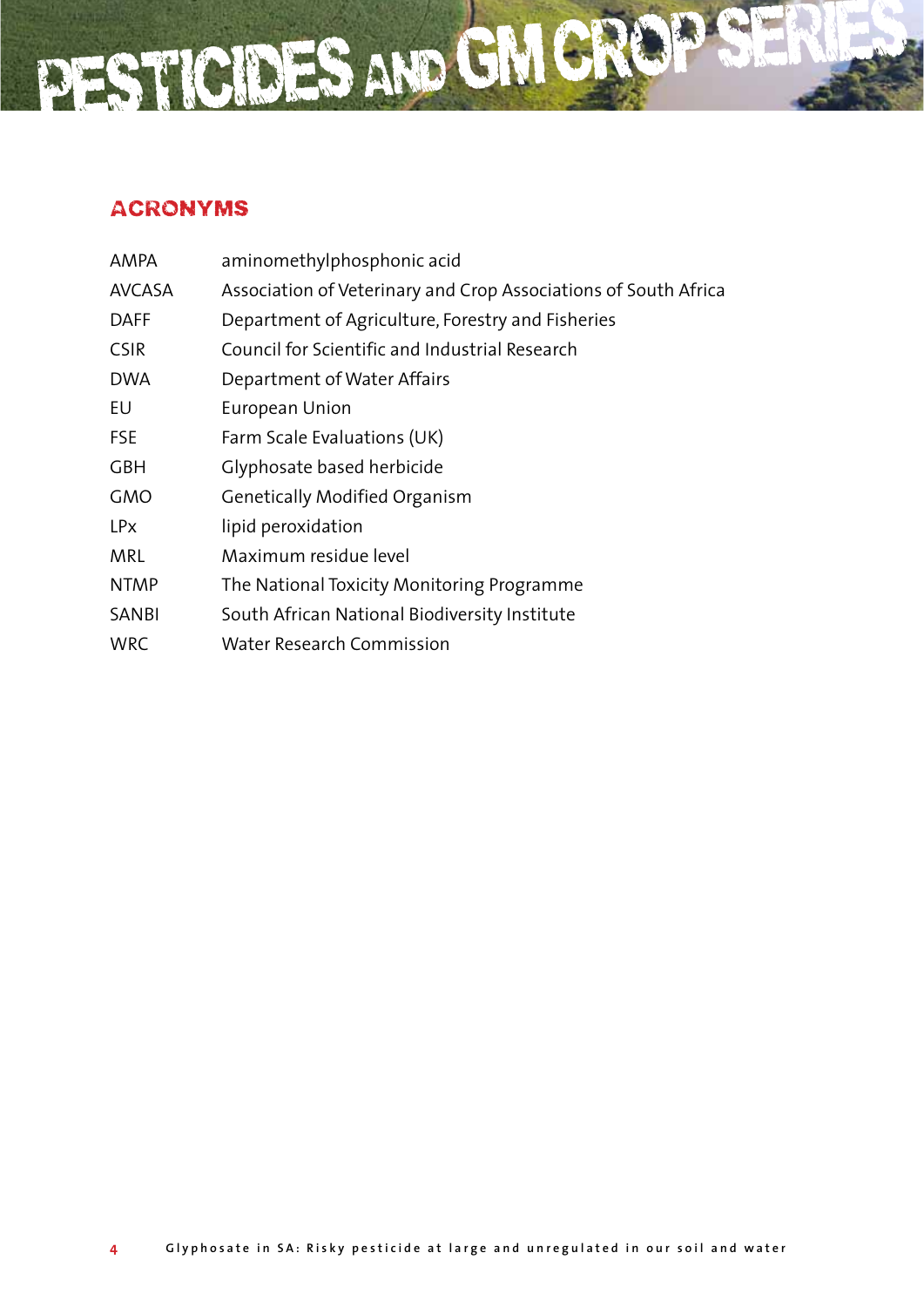### Introduction

PESTICIDES AND GM CR

This paper is the second in a series focusing on the ubiquitous agricultural chemical, glyphosate, which is the active ingredient in numerous formulations of herbicides. Today it is the world's biggest selling agro-chemical. The development of glyphosate tolerant genetically modified (GM) crops has ensured that glyphosate continues to hold a central place in the global industrial agricultural system, including in South Africa. In 1980, herbicides accounted for 14% of global pesticide production. By 2005 this figure had increased to 49%. Glyphosate now accounts for 25% of the global herbicide market.<sup>1</sup>

The impacts of agricultural pesticides on the environment have been well documented for a number of years. This year marks 50 years since the publishing of Rachel Carson's seminal book 'Silent Spring'. The book's impact in the United States was far-reaching; more than 40 bills were introduced to regulate chemical use within a few months of the book's publication. Indeed, Carson's book is seen as one of the founding texts of the environmental movement.<sup>2</sup> Paradoxically, in an age when environmental awareness has never been greater, the pesticide industry has grown bigger than ever before.

The political economy of glyphosate and the recent phenomenon of glyphosate resistant weeds (and the biotechnology industry's response to this) will be discussed in forthcoming ACB research papers. To date, we have published a paper titled "How much glyphosate is on your dinner plate? SA's food safety compromised by lack of testing." In that paper, we look at the risks that glyphosate poses to human and animal health, and reveal the shocking lack of testing for pesticide residues in our nation's food supply. The focus of this paper will be on the environmental impacts of glyphosate, and to what extent if any, there is proper monitoring and management of the environmental risks posed by glyphosate.

### Use of terms

Please take note that throughout this paper we refer to 'glyphosate', 'glyphosate-based herbicides (GBH)' and 'Roundup'. Glyphosate is the active ingredient which kills the plant it is applied to. However, glyphosate needs to be combined with other chemicals, known as adjuvants and surfacants, in order for it to be effective.<sup>3</sup> The term GBHs, of which Monsanto's brand 'Roundup' is best known, refers to the commercially available formulations of herbicides in respect of which glyphosate is the active ingredient (as opposed to for example, herbicides based on 2,4-D or Dicamba). For this reason, in many of the experiments cited in this paper, researchers have tested for the effects of glyphosate on its own and GBHs (including Roundup). Aminomethylphosphonic acid (AMPA) is the main chemical product found as glyphosate breaks down in the environment.

### Key findings

1. Glyphosate was first registered in South Africa in 1975. It is most commonly used in agricultural crop production, though it is also used as a weed-killer along roadsides, railway lines and in managed aquatic systems. Glyphosate has become synonymous with genetically modified (GM) crops and. Though insect resistant (Bt) crops were initially the principally adopted GM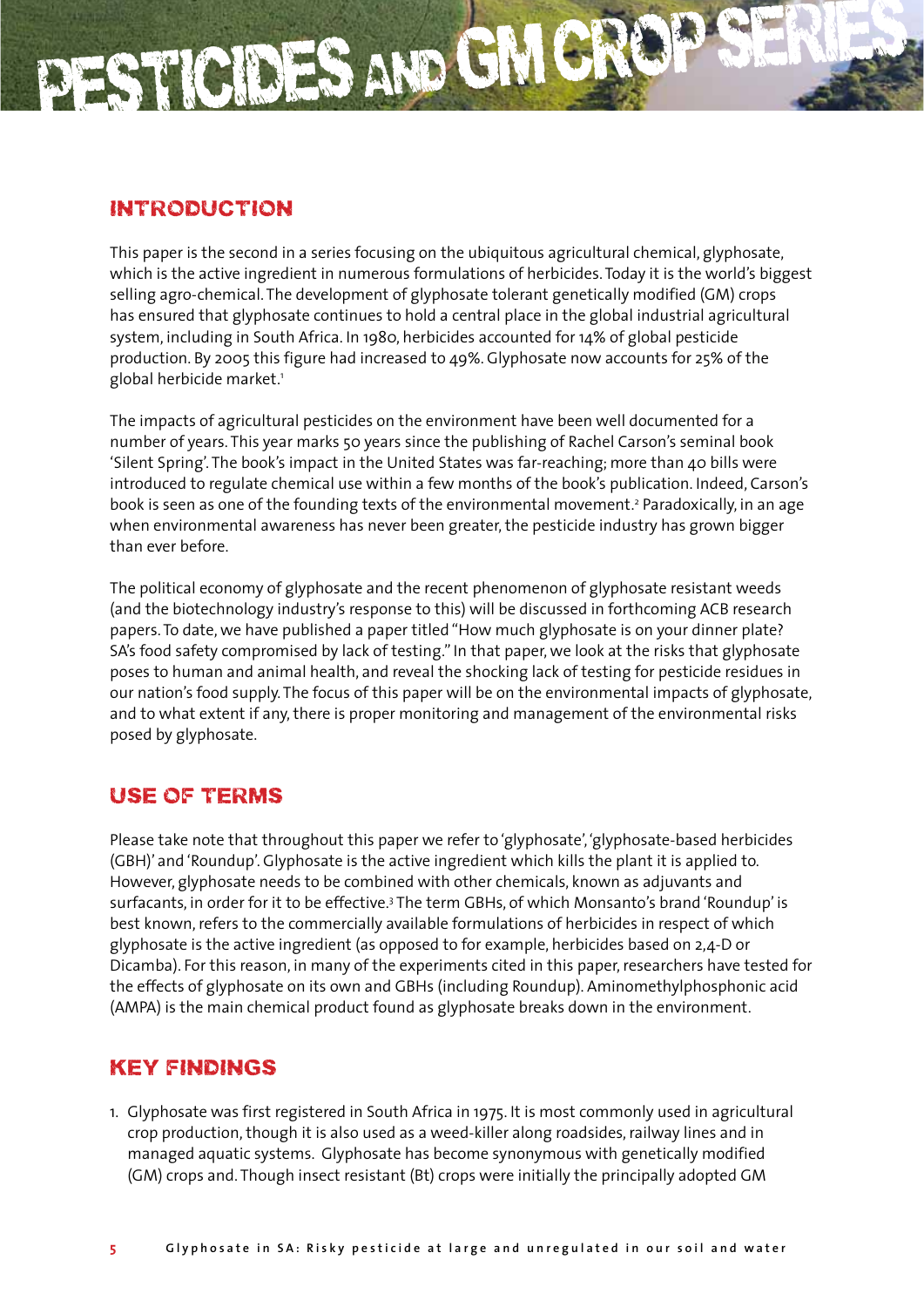crops, herbicide tolerant maize now accounts for 50% of all GM maize planted in South Africa. HT soya cultivation rose from 165,000 ha in 2008 to 472,000 ha in 2012. Over a similar period (2005 – 2012), the overall use of glyphosate has increased from 12 million litres to 20 million litres. Similarly, from 2007 to 2011 glyphosate imports increased by 177%.

PESTICIDES AND GM CR

- 2. Between 10-30% of pesticides applied on the ground never reach their target organism. For sprayed pesticides the figure is between  $50 - 70\%$ . As such, its impact on non-target organisms is substantial. Numerous studies have revealed that glyphosate, and glyphosate based herbicides (GBH): have been linked to increased incidences of over 30 plant diseases, can inhibit nutritional uptake in plants, is toxic to earthworms and contributes significantly to incidences of fungal disease. Glyphosate's impact on weed diversity has knock on effects higher up the food chain, including on butterfly and bird populations.
- 3. The pesticide industry claims that because glyphosate tends to bind to particles in the soil, the risk of it reaching surface water sources is minimal. However, studies conducted in both the USA and Europe have detected high concentrations of both glyphosate and its main breakdown product, aminomethylphosphonic acid (AMPA) in groundwater sources, with considerable implications for drinking water supplies. Glyphosate's ability to bind in soils is also influenced by the presence of phosphorous, which is used extensively in industrial agriculture as a synthetic fertiliser.
- 4. Glyphosate is highly soluble in water, giving it the capacity to be highly mobile in aquatic systems. Once mobile in water, research has shown that GBHs cause considerable damage to populations of amphibians, and is toxic to numerous aquatic organisms, including phytoplankton and freshwater mussels. The results of a study published earlier this year, led its author to conclude that 'this is the first study to show that a pesticide can induce morphological changes in a vertebrate.'4
- 5. South Africa's hopelssly dated legislation regulating pesticides<sup>5</sup> has not been comprehensively overhauled or updated since its enactment in 1947. A Pesticide Management policy was published by the Department of Agriculture, Forestry and Fisheries (DAFF) in 2010, which recognises that current legislation does not provide adequate measures to monitor the environmental impact of pesticides; neither does it provide for the protection of non-target areas (such as residential areas or schools). Experts who commented on the policy noted that the policy paid scant attention to the protection of water sources.
- 6. The right to a healthy environment, and to sufficient and safe water, is enshrined in the South African Constitution. Further, the National Water Act (Act.36 of 1998) requires the Minister of Water Affairs to establish systems to monitor the health of our nation's water resources. It is staggering to note that there are no water quality standards to protect the country's freshwater systems, or indigenous freshwater organisms, from GBHs. Neither is there a national maximum residue level (MRL) set for glyphosate in water sources.
- 7. The Department of Water Affairs (DWA) and the Council for Scientific and Industrial Research (CSIR) have both conducted water monitoring projects for pesticides. Regrettably, neither of them focused on glyphosate or GBHs. Researchers at Rhodes University have been attempting to fill this knowledge gap by using Fresh-water Shrimp (*Caridina nilotica*) as a biomarker for the potential impact of GBHs in aquatic systems. Initial studies have concluded that even low levels of Roundup may adversely affect this species. It is imperative that government dedicate more resources to studying and protecting our water resources (already recognised as extremely stressed) from the effects of GBHs.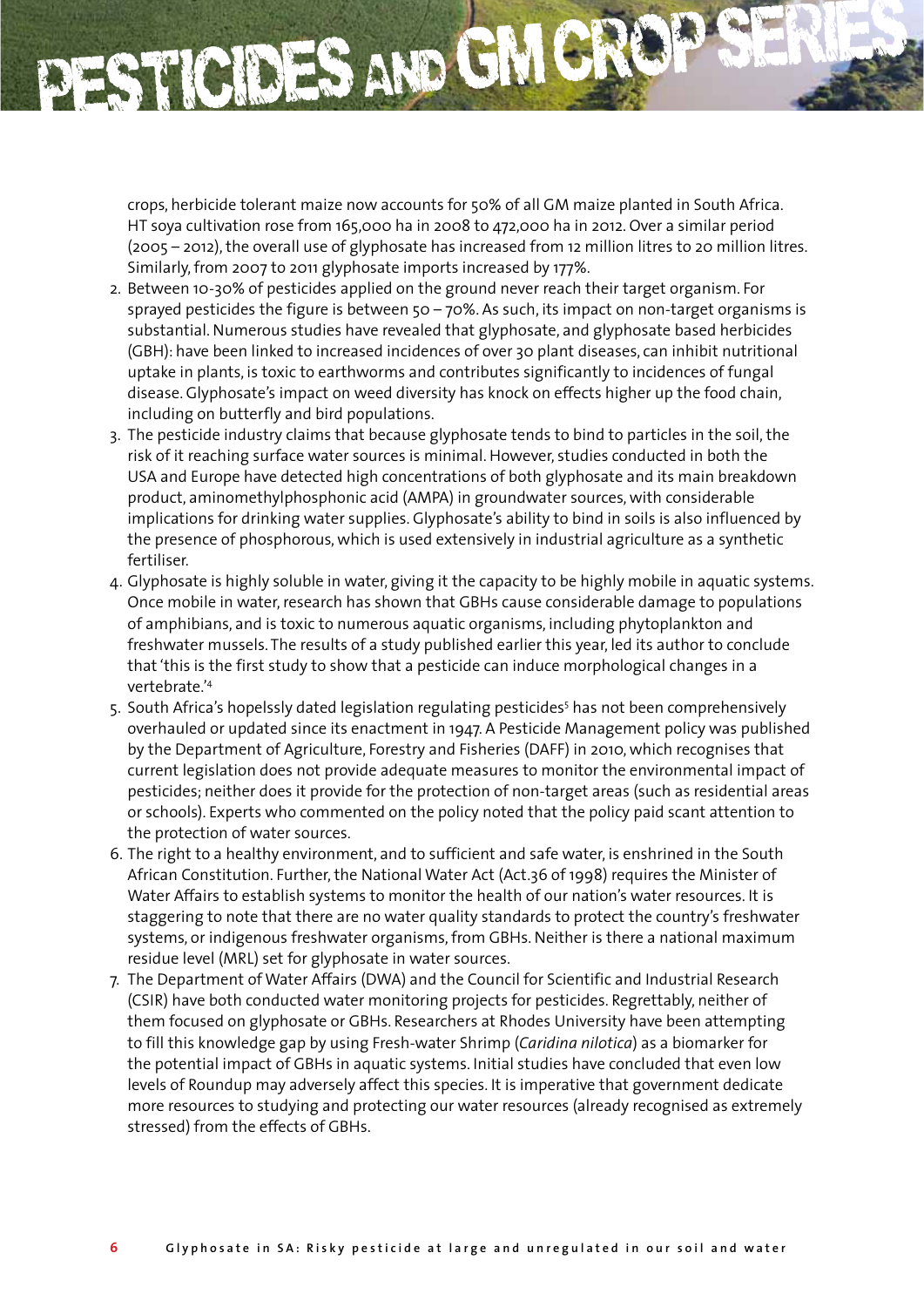8. The South African National Biodiversity Institute (SANBI) is in the very early stages of formulating an environmental monitoring project for glyphosate tolerant genetically modified (GM) crops. However, the project's lead person has subsequently left SANBI, leaving the fate of such a study uncertain. In 1999 the UK government conducted a similar study, which highlighted a number of impacts that glyphosate tolerant crops could have on biodiversity.

### Glyphosate use in SA

PESTICIDES AND GM CR

Glyphosate was first registered in South Africa in 1975 $6$ , and is used as a weedkiller in a wide variety of settings, including municipal weed management (such as road sides or along railway lines), but it is in agriculture where it has become 'ubiqitous'. It has been used in the vineyards of the Western Cape for more than 30 years<sup>7</sup>, and is registered for use with crops as diverse as apples, bananas, macadamia nuts and sugarcane. The three genetically modified (GM) crops commercially cultivated in South Africa, maize, cotton and soybean, all have varieties that are tolerant to glyphosate.

Accurate figures of pesticide applications throughout South Africa are extremely difficult to come by as Croplife, the pesticide industry association, no longer keeps statistics on this.<sup>8</sup> Neither does the Department of Agriculture, Forestry and Fisheries. However, import data from the United Nations indicates that imports of glyphosate increased 177% between 2006 and 2011. Overall glyphosate rose from 12 million litres in 2006 to 20 million litres at present.9



http://static2.aif.ru/public/news/big/382/3823cefed5483b5839a2b12a2732395d.omsk.jpg

Over the same period South Africa's commercial farmers have rapidly embraced herbicide tolerant (HT) crops. The first HT cotton variety was commercially released in South Africa in 2000, followed by HT varieties of soybean and maize in 2001 and 2002 respectively. Adoption rates for HT maize hovered around the 30% mark but increased markedly to over 50% in 2010/11.<sup>10</sup>

In the 2011/2012 season, about 72% of all maize seed sold in South Africa was GM, of which at least 50% was ht (either as a single trait, or stacked with insect resistance). The latest available data shows that 95% of the cotton now planted in South Africa contains the HT gene, though cotton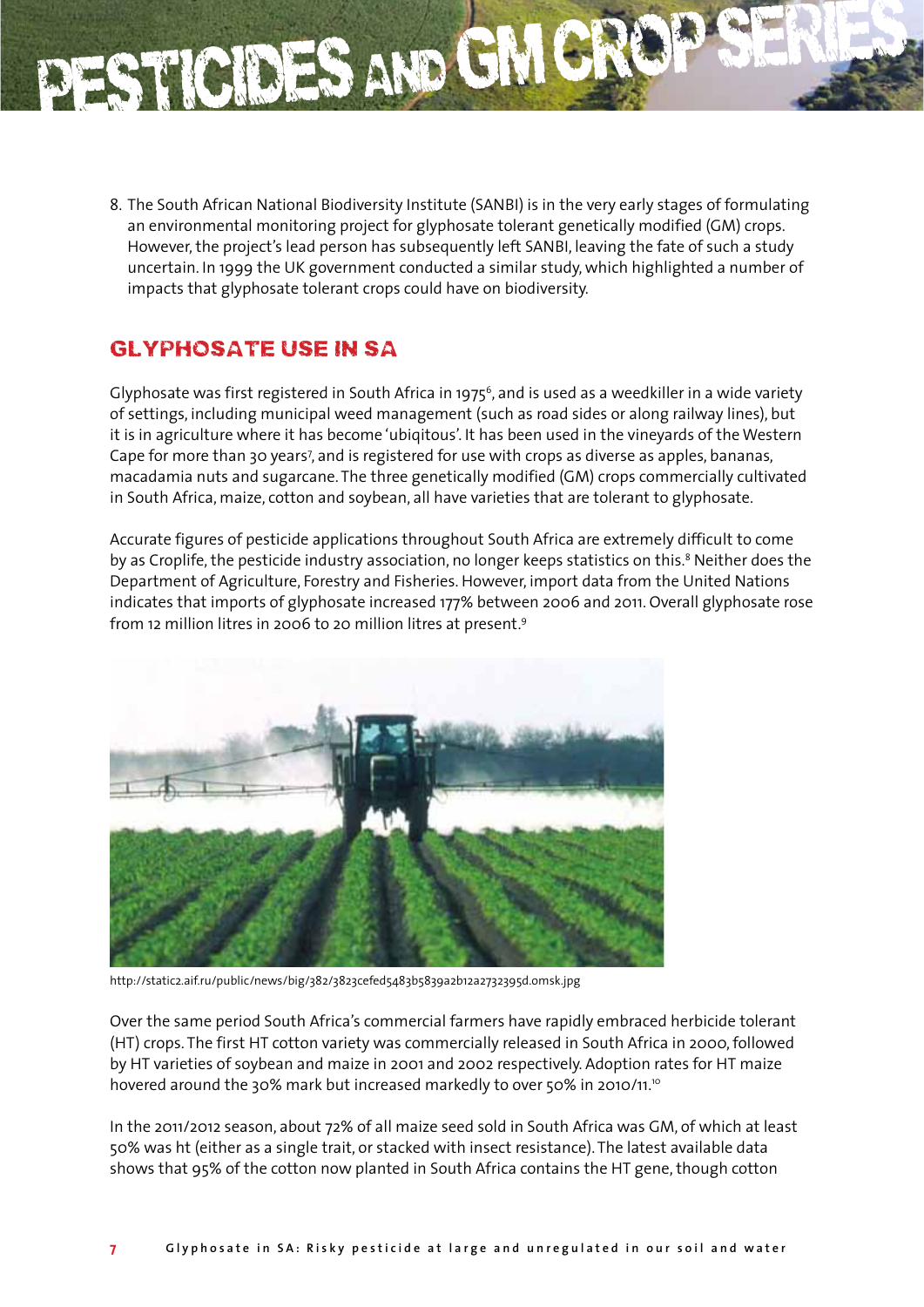production in South Africa, which is all GM now, is marginal (equivalent to less than 1% of total GM cropped area). HT soya cultivation has risen from 165,000 ha in 2008 to 472,000 ha in 2012. Experts in the sector predict that over 650,000 ha will be planted in South Africa by the end of the decade.<sup>11</sup>

### Glyphosate and biodiversity

PESTICIDES AND GM CR

It is claimed by industry, particularly Monsanto, that glyphosate is a benign herbicide.<sup>12</sup> Numerous scientific studies now refute this. Glyphosate can impact upon plants and animals in the following ways: via direct toxic effects of exposure to spray, chronic effects caused by long term exposure in the eco-system, and indirect effects due to changes in the eco-system.13 All of these pathways are exacerbated by the fact that a large portion of agro-chemicals never reach the intended target organism: 10-30% of pesticides applied on the ground, rising to 50-75% of sprayed pesticides.14 Thus, independent data as to the potential effects of glyphosate and GBHs becomes even more important.

The following list of adverse impacts is in no way exhaustive, but nevertheless raises grave concern:

- Research analyzing the impact of Roundup formulations and glyphosate itself, has shown it to have an inhibitory effect on microbial growth at lower concentrations than those recommended in agriculture. The toxic effect of glyphosate was amplified by its formulation adjuvants.<sup>15</sup>
- Glyphosate is generally considered to rapidly 'bind' to soil particles following application in the field, therefore minimising the risk of it leaching from the soil into nearby water. However, glyphosate's ability to bind to soil particles can vary depending upon specific chemical properties (such as soil Ph levels). It is also known that phosphate (which is used extensively in chemical agriculture as a fertiliser) plays a particularly important role in this, though further study will be needed.16 This could be of particular relevance to South Africa, as phosphate use is expected to increase in accordance with increased grain production within the Republic.<sup>17</sup>
- Various studies have found glyphosate to: impair water intake and use efficiency, and biomass production in plants<sup>18</sup>; interfere with the uptake of calcium, magnesium, iron and manganese in non HT soybeans<sup>19</sup>; and contribute significantly to incidences of fungal disease.<sup>20</sup>
- Glyphosate weed control programmes have been linked to increased incidences of over thirty plant diseases, in crops as diverse as apples, barley, canola, citrus, cotton, soybeans, tomatoes and wheat.<sup>21</sup>
- Greenhouse studies have shown that glyphosate interferes with iron uptake even in glyphosate tolerant soybean plants.<sup>22</sup> A three year field study in the USA indicated that, at rates of 2.52kg/ha, glyphosate inhibits nitrogen fixation and or simulation in glyphosate resistant soybeans.<sup>23</sup>
- In greenhouse and growth chamber experiments, conventional and glyphosate tolerant soybeans were treated with glyphosate doses of 0.28 kg/ha, 1.12 kg/ha and 2.24 kg/ha. A dose of 2.24kg/ha reduced the dry shoot and root weight of glyphosate tolerant soybeans by 25-30%. A repeated dosage reduced root growth, and reduced the nodule number by between 30% and 39%.<sup>24</sup>
- Glyphosate is toxic to earthworms.<sup>25</sup>
- Glyphosate's impact on plant (weed) diversity in areas it is used has knock-on effects further up the food-chain: The rapid spread of GM HT crops in the USA has contributed significantly to 'the potential collapse' of the 'unique migration and overwintering biology of the eastern North American monarch butterfly'.<sup>26</sup> Studies from the USA have also linked its use to declining bird populations (similar results were observed in the UK – see below).<sup>27</sup>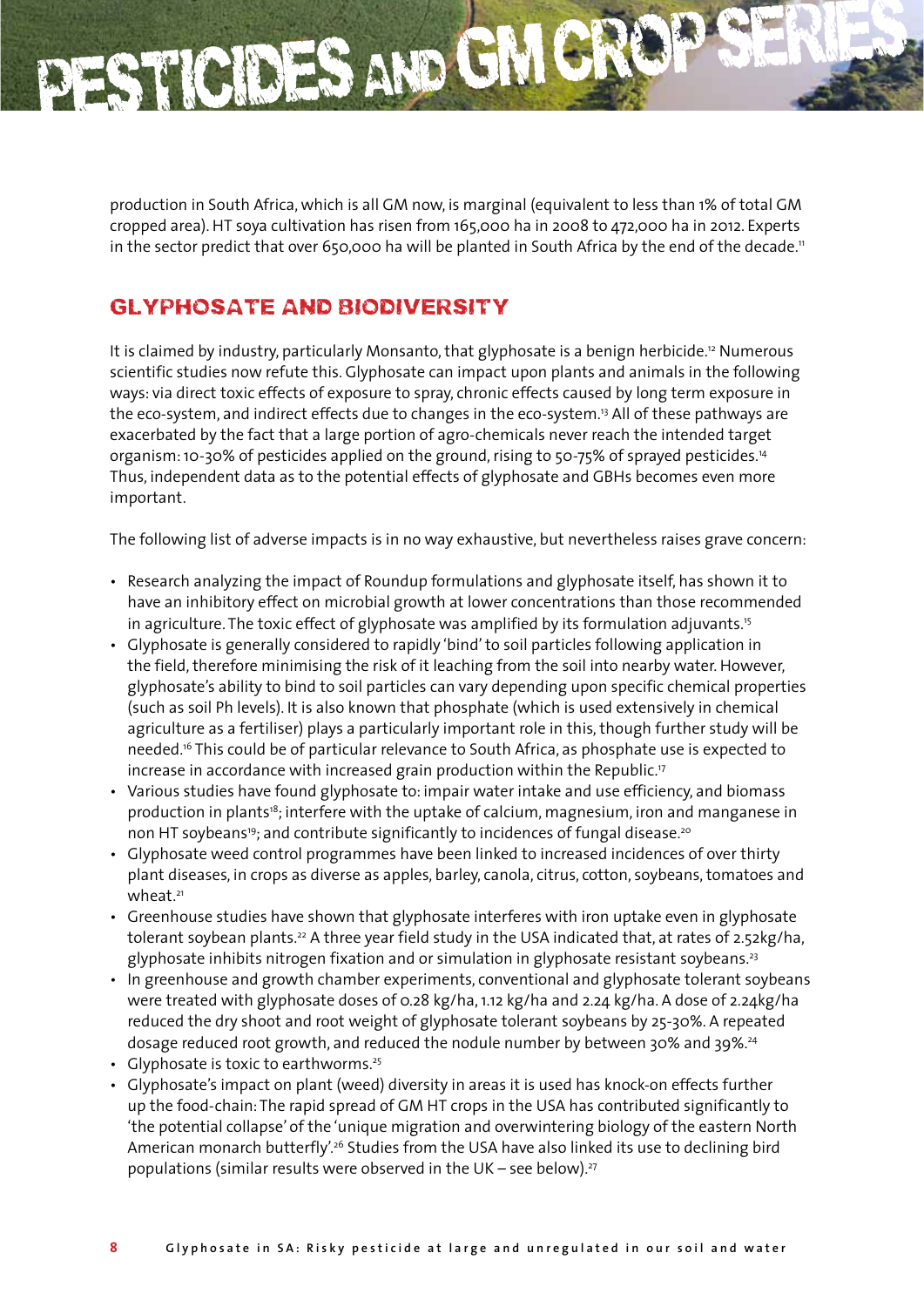### **UK Farm Scale Evaluations (FSE)**

In 1999 the UK government tasked an independent consortium of researchers to investigate the impacts of GM herbicide tolerant crops on the biodiversity of Britain's farms. At the time it was the largest and most thorough study of its kind in the world; 266 trial sites across England, Scotland and Wales were chosen, which lasted for five years. Four crops were chosen: herbicide tolerant sugarbeet, maize, and spring and summer oilseed rape (OSR / canola). Of the four crops used, only the sugarbeet was tolerant to glyphosate (the other three were all tolerant to glufosinate-ammonium).

The likely impact of glyphosate tolerant sugarbeet included:

PESTICIDES AND GM CR

- A reduction in weeds and weed seeds, which could have long term impacts on biodiversity as these are an important source of food and shelter for wildlife;
- A reduction in weed populations could have severe long term repercussions on bee and butterfly populations;
- Farmland birds could be similarly affected, as some of these rely heavily upon weed seeds for their survival, especially over the winter months.
- Commenting on the results in 2004, the UK government stated that it would oppose the commercial cultivation of GM HT sugarbeet and spring OSR anywhere in the European Union, if farmers managed the crop the same way as in the FSEs.<sup>28</sup>

### Glyphosate in water

### **"There also is little likelihood under normal use conditions that concentrations in the water would exceed levels that would result in unreasonable adverse effects to fish and other species of aquatic wildlife"29**

**Monsanto, 2003**

Non-point source agricultural pollution is considered one of the major threats to surface water quality in rural areas. Non-point source pesticide pollution enters streams and rivers via three main routes: leaching, spray drift and run-off. A number of variables can affect surface run-off, including: the time between the pesticide's application and the first major rainfall, the slope and soil types in the catchment and the physico-chemical properties of the pesticide itself. The risk of spray drift is, unsurprisingly, most acute where fields border surface waters. Pesticides are susceptible to spray drift when solutions are applied by ground spray equipment (e.g. tractors or handheld), but even more so by aerial application. As much as 30% of spray applications can move more than 15m from the intended site. Though the impact of spray drift can be minimized by the use of buffer zones between water bodies and crops, there is no buffer zone specified under South African regulations.

Spray drift is commonly regarded as the worst case scenario for pesticide exposure in aquatic risk assessment. However, in South Africa (as opposed to Europe) there have been very few studies on spray drift compared to run-off.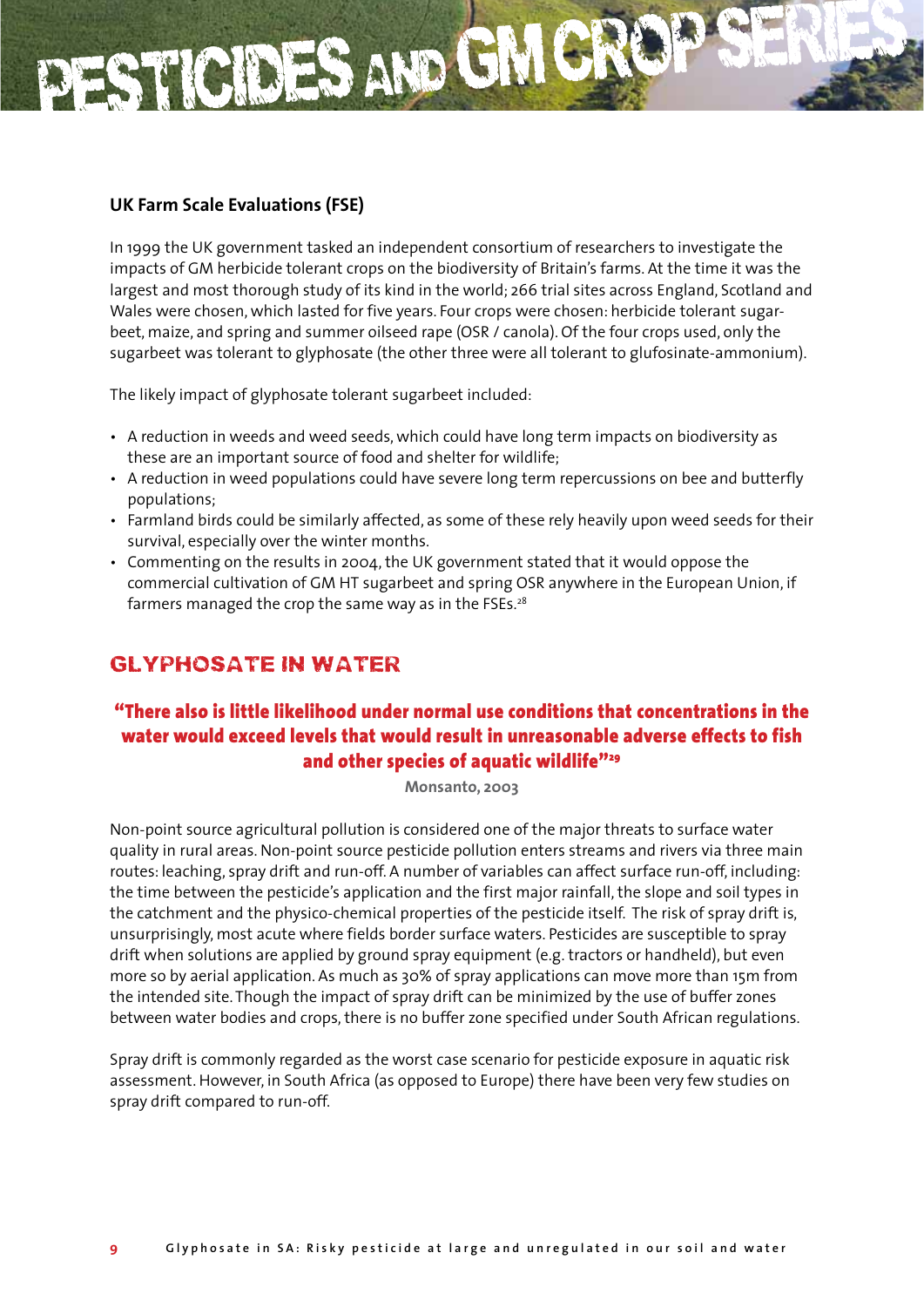Currently, glyphosate is on the list of the U.S. national primary drinking water contaminants with a maximum contaminant level goal (MCLG) of 0.7 mg/L. The European Union (EU) limit of any pesticide in drinking water has been set at 0.1 μg/L.<sup>30</sup>

PESTICIDES AND GM CR

- A study conducted by the US geological survey from 2001 2006 detected glyphosate and AMPA in 32% of 608 surface water samples collected. In areas with near continual applications (common in areas with HT crops), glyphosate and AMPA were detected 'in almost every sample'.31
- Other studies from the Mississippi river basin in the USA, revealed glyphosate and AMPA detection rates ranged from 60 – 100%. Its concentration in rain was found to be higher than any other high use herbicides in the area.32
- In Catalonia, Spain, 140 ground water samples were analyzed from 2007 2010. Glyphosate was present above limits of quantification levels in 41% of samples, with the highest recorded sample at 2.5ug/L in one location (25 times the European Unions' maximum level of pesticides permitted in water).33
- From 1999 2003 the Danish government initiated a pesticide leaching assessment programme, aimed at evaluating the leaching of risk pesticides under field conditions. Glyphosate and AMPA were found to leach from the root zone in average concentrations that exceeded the maximum permitted concentration of pesticides in water (0.1 μg/L).<sup>34</sup>

Glyphosate is highly soluble in water, giving it the capacity to be highly mobile in aquatic systems.<sup>35</sup> There is mounting evidence that, once glyphosate, GBHs and AMPA have entered surface water courses, they can cause considerable damage:

- Western chorus tadpoles exposed to the glyphosate product Roundup WeatherMax at 572 μg/L glyphosate acid equivalents (a.e.) resulted in 80% mortality, which the authors suggested resulted from a unique surfactant formulation. Exposure to WeatherMax or Roundup Original Max at 572 μg/L a.e. also lengthened the larval period for American toads.<sup>36</sup>
- A study published this year revealed that Roundup actually induced morphological changes in tadpoles. The author concluded that to his knowledge 'this is the first study to show that a pesticide can induce morphological changes in a vertebrate.'37
- Scientists in Argentina exposed embryos of *Xenopus laevis* (African Clawed Frog) to commercial formulations of GBHs. The embryos exhibited 'highly abnormal with marked alternations in cephalic and neural crest development', which are vital processes in cranial development.38
- Rotifer (*Brachionus calyciflorus*) (microscopic aquatic animals) exposed to different concentrations of glyphosate had longer embryonic developmental time, longer durations of juvenile and reproductive periods, shorter average lifespan, a reduced net reproductive rate and reductions in the intrinsic population growth rates.39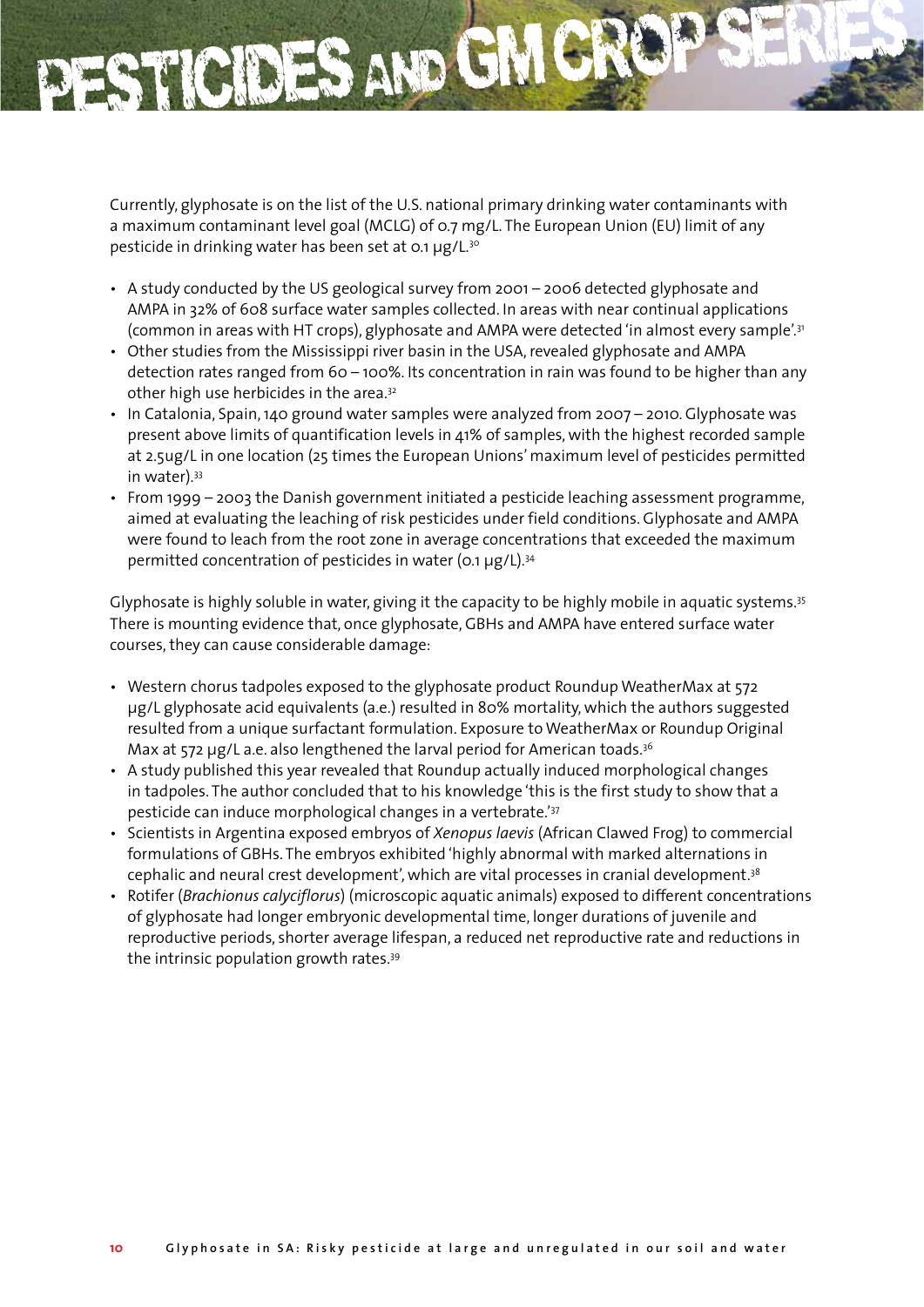## PESTICIDES AND GM CR

#### **South Africa's pesticide management policy**

In December 2010, the Department of Agriculture, Forestry and Fisheries (DAFF) published the Pesticide management policy for South Africa. The rationale behind the policy was an acknowledgement that current legislation governing pesticides in South Africa, especially the main law: the Fertilisers, Farm Feeds, Agricultural Remedies and Stock Remedies Act (Act 36 of 1947), is outdated and in need of substantial overhaul.

The policy acknowledges that the current legislation falls short in several key areas, such as environmental monitoring systems and the protection of non-target areas (residential areas or schools, for example). In order to overcome these shortcomings, the policy made a number of recommendations, including: introducing special protection for vulnerable populations; taking into account pesticide exposures from all sources, including food and water; consideration of the cumulative effects of pesticides that act in the same way; and mandating buffer zones for pesticide use.

Though welcoming the policy and the space for dialogue it opened up, experienced health professionals have stated that the policy could and should go further, particularly in respect of protecting water sources. Protecting groundwater sources from pesticide-mixing in field and orchards was cited as an area that is often overlooked, while buffer zones should be instituted to protect groundwater from aerial spraying. Modelling systems to predict groundwater pollution from pesticides in agricultural areas could also be developed. All of these could be achieved through greater collaboration between the DAFF and the Department of Water Affairs (DWA).40

### Monitoring impacts of glyphosate in the South African environment

Under the South African Constitution, everybody has the right to 'an environment that is not harmful to their health or well-being' and 'to have the environment protected, for the benefit of present and future generations, through reasonable legislative and other measures that prevent pollution and ecological degradation; promote conservation; and secure ecologically sustainable development and use of natural resources while promoting justifiable economic and social development'.41

Very little information exists on the environmental impacts of glyphosate within South Africa, possibly because locally generated environmental and toxicity data is not required for the registration of pesticides.42 Unpublished research into the impacts of Roundup formulations on seed germination in radish and oats indicate that the herbicide did have an inhibiting effect.<sup>43</sup> This risk is seen as minimal, as in an agricultural setting most of the glyphosate would be intercepted by the plant and soil before coming into direct contact with seed. One of the authors has stressed the need for further study on glyphosate's impact on plant populations, particularly when used to kill alien species in natural vegetation. Because glyphosate is 'broad-spectrum', killing close to every plant it comes into contact with, using it to kill invasive or alien species tends to leave behind bare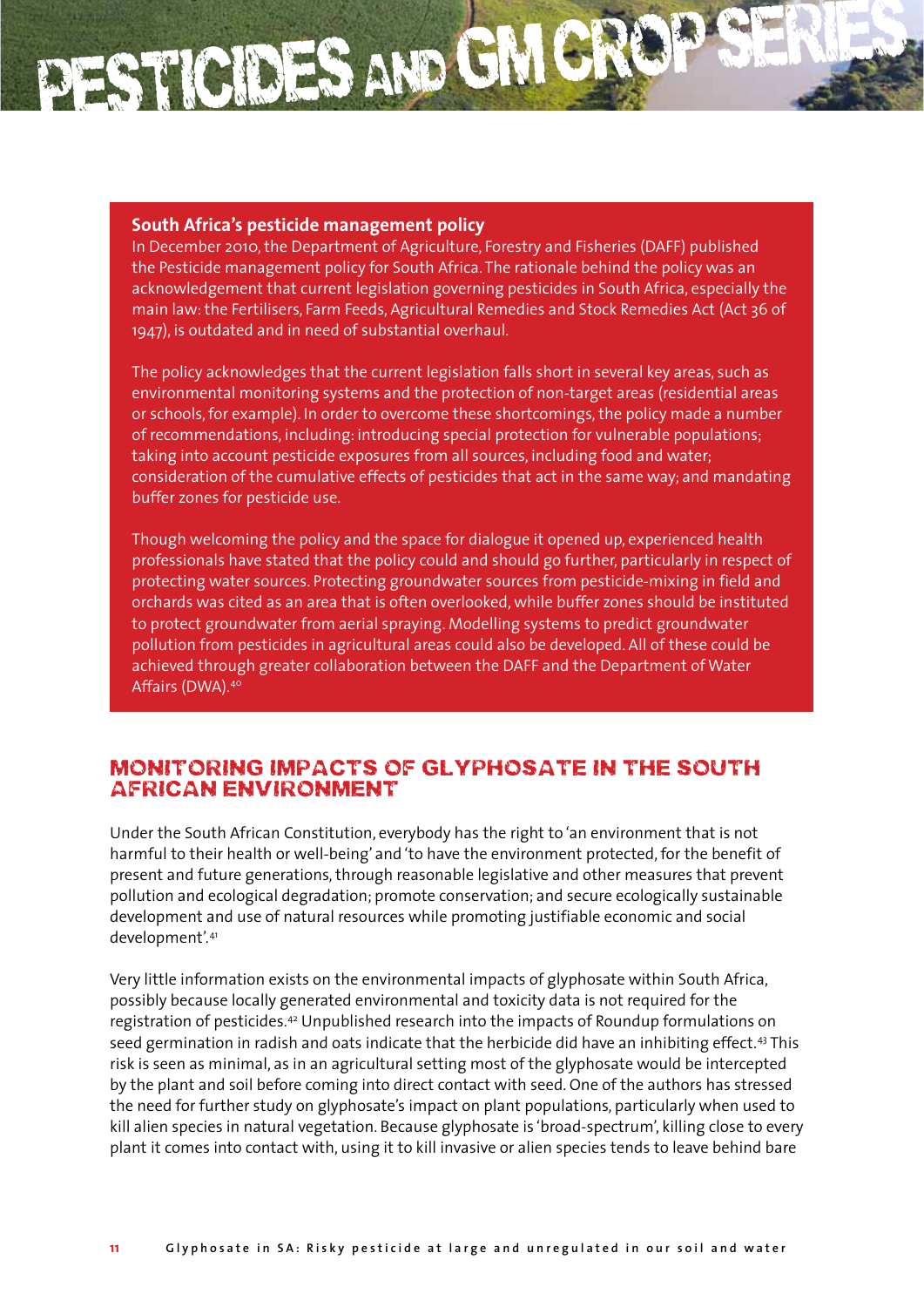patches of earth. These bare patches are likely to be re-colonised by more alien weed species. Thus, glyphosate, despite its low cost, is unsuitable for this task.44

In March 2009, reports of the aerial application of glyphosate near a school in Marblehall, Limpopo, enraged parents and members of the general public alike. The public outcry forced the Association of Veterinary and Crop Associations of South Africa (AVCASA) to issue a public statement, condemning the actions in the strongest possible terms.45

### **SANBI's herbicide tolerant (HT) crop environmental monitoring study**

PESTICIDES AND GM CR

Although the Department of Agriculture, Forestry and Fisheries (DAFF) is the principle government department for the regulation of GMOs in South Africa, the Department of Environmental Affairs (DEA) is also mandated to assess the environmental impact of GM crops in South Africa. The South African National Biodiversity Institute (SANBI), established by the National Environmental Biodiversity Act (Act 10 of 2004), is tasked with performing this function.46

In 2008, ten years after GM insect resistant maize (variety MON810) was approved for cultivation in South Africa, the South African National Biodiversity Institute (SANBI), together with the Norwegian government, launched a three year study to monitor its environmental impacts.47 SANBI's Dr Lukeshni Chetty, who managed the MON810 research project, acknowledged that after a decade of cultivation, the study came 'a little late'. With the rapid spread of glyphosate resistant GM crops in South Africa SANBI has sought to establish an environmental monitoring project focusing on glyphosate tolerant crops.

The first stake-holder workshop, to define research parameters, was held in early March 2012 at the University of the Northwest in Potchefstroom. Many of the researchers involved in the MON810 project were present, and will contribute towards the project's design and implementation, which can only be beneficial both in terms of the expertise they will bring and for purposes of consistency and continuity. However, the cooperation of the GENOK biosafety centre is contingent upon funding, which remains precarious. It was also clear from the workshop that industry is vehemently opposed to what it views as more 'onerous' regulation and monitoring of GMOs, and presented a largely united front in their opinion. Unfortunately, in the interim period Dr Chetty, the lead researcher has left SANBI, and the fate of the project remains unclear, though it had been hoped that a workshop attended only by scientific experts (and not industry stakeholders) could be convened as the next step.48 Theressa Frantz who is the director of Applied Biodiversity Research at SANBI, at the time of writing, said that SANBI was yet to 'have a strategic discussion at executive level' on the best way forward.49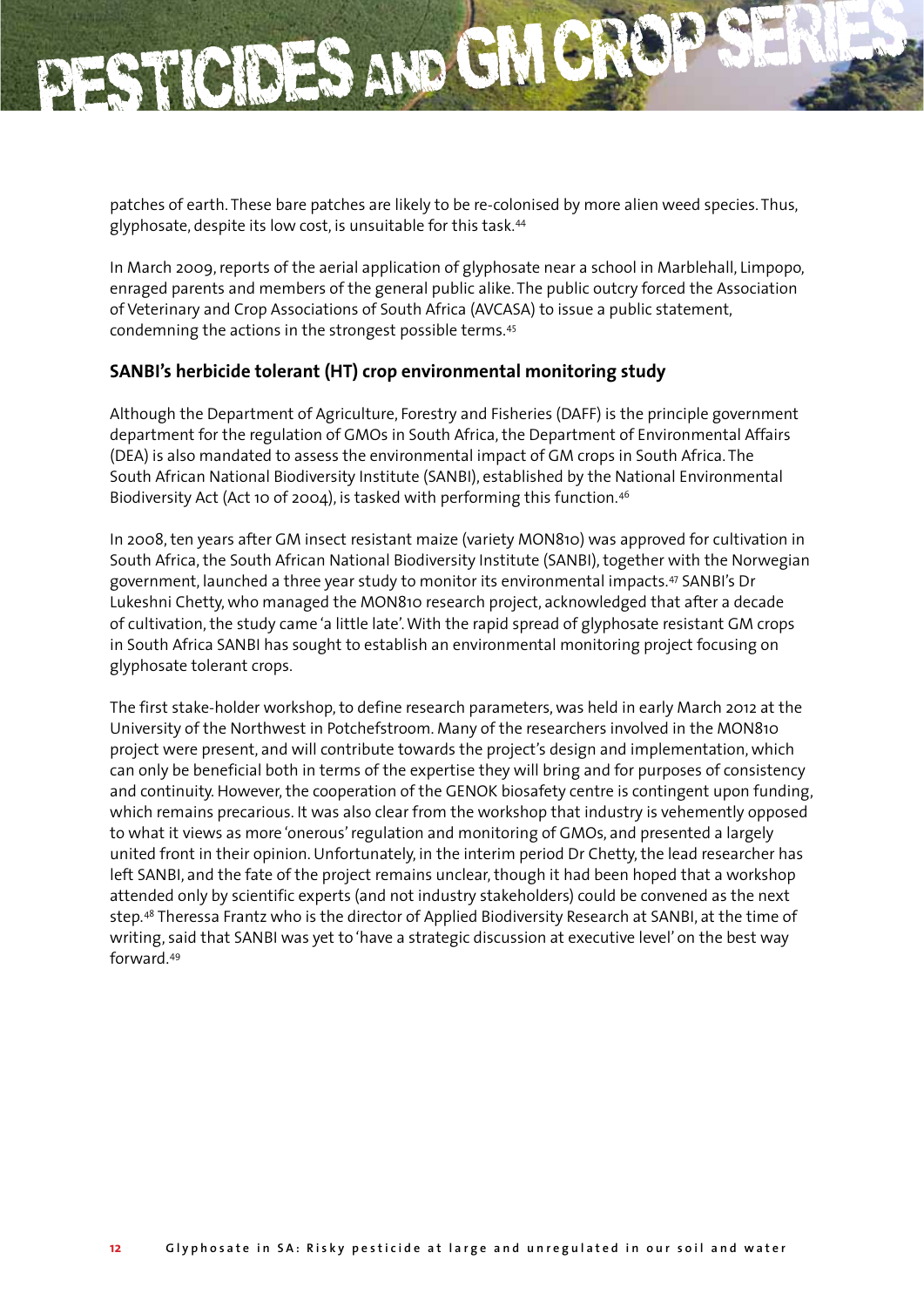# PESTICIDES AND GM CR



Source: http://www.dwaf.gov.za/wfw/Docs/March\_April2010Enews.pdf

### Testing for glyphosate in water in South Africa

Under Section 27 of the Constitution of South Africa, everybody has the right to 'sufficient food and water'. The National Water Act (No.36 of 1998) provides the legal framework for ensuring this noble aim, through the implementation of the National Water Policy. The Act defines the National Government, and therefore the Department of Water Affairs, as the public trustee of the nation's water resources.<sup>50</sup> The Act requires the Minister to establish national monitoring and information systems that monitor, record, assess and disseminate information on water resources.<sup>51</sup>

Glyphosate use in South Africa has increased tremendously in recent years, and not only in agriculture. The Working for Water (WFW) programme of the DWA uses glyphosate formulated herbicides to control aquatic invasive plant species.<sup>52</sup> In spite of this, no South African environmental water quality guideline exists to protect the country's freshwater systems,<sup>53</sup> or indigenous freshwater organisms from pollution by GBHs.54 There is also no maximum residue level (MRL) for glyphosate in water in South Africa.55 Experts in the field have also emphasized the importance of measuring the risks from breakdown products, as glyphosate usually breaks down too quickly to be analysed.56

In South Africa, a number of studies have illustrated that pesticides are frequently detected in surface waters across a variety of agricultural settings. According to the Council for Industrial and Scientific Research (CSIR), elevated pesticide levels (from agricultural run-off) have been detected in some of the country's major river systems<sup>57</sup>, including the Vaal, Limpopo, Crocodile, Olifants, uMgeni and Thukela.<sup>58</sup> Despite these findings, the potential impact of pesticides in South African surface waters has been a low priority, and has generally not been considered in aspects of water resource management.59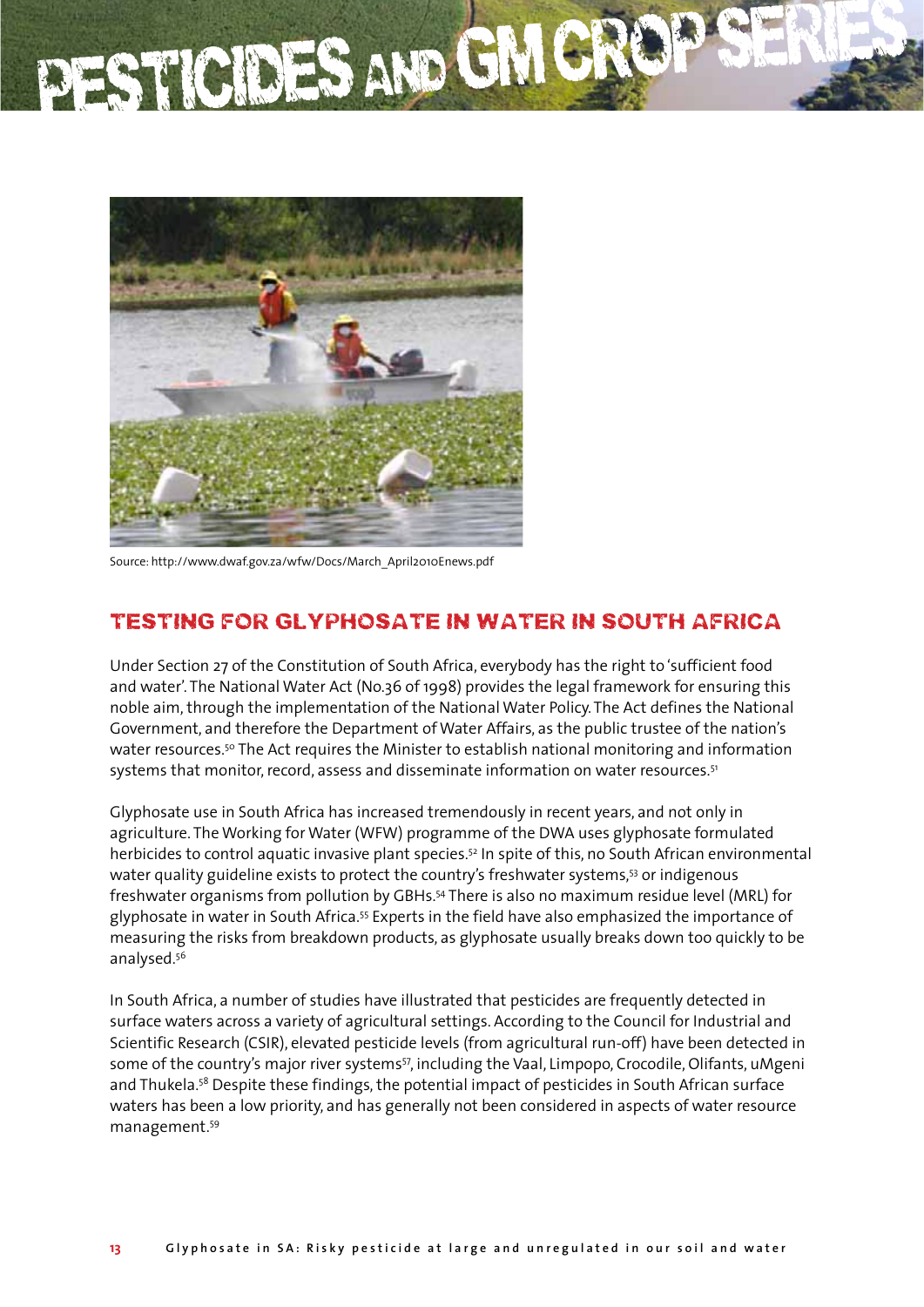The National Toxicity Monitoring Programme (NTMP) was established in 2002 by the Department of Water Affairs (DWA). A pilot scheme, the third phase in the design of the programme, was undertaken from June 2006 to October 2007. The aim of this phase was to test the design and to establish optimal sampling frequencies for various selected constituents.<sup>60</sup> Water samples were collected from six sites, representing various water-run off scenarios, from urban and industrial, to agricultural. Samples were collected from four sites in Gauteng: the Juksei River at Marlborough, Midrand and the N14; and the Klipriver. Two further sites were selected, at Jagspruit in the North West and Kleinspruit in Mpumalanga. Due to capacity constraints, the programme has so far been unable to expand beyond its pilot phase. While some staff at the DWA have prior experience of working with glyphosate in water, its laboratories currently do not have the equipment to monitor for glyphosate levels in 'any environmental medium.'61 Currently the NTMP only monitors for atrazine and endosulfan.<sup>62</sup>

Researchers at the CSIR are currently monitoring pesticide levels in water, though the focus is on human health (with water as a pathway) rather than ecosystem health. Glyphosate is not among the pesticides being monitored, as according to the researchers, it is 'extremely difficult to analyse'. Three crop production areas are being monitored: maize (Vals and Renoster Rivers in the Free State), tropical fruit (the Letsitlele River) and Sugar cane (the Lomati River, near Komatipoort). Future studies are planned for deciduous fruit, wheat and grape production in the Western Cape.<sup>63</sup>

| <b>Country / jurisdiction</b> | <b>MRL</b> (micro-gram / litre) |
|-------------------------------|---------------------------------|
| South Africa                  | n/a                             |
| Australia                     | $0.01^{64}$                     |
| European Union                | O.1                             |
| United States                 | 0.7                             |
| World Health<br>Organisation  | n/a                             |

PESTICIDES AND GM CR

#### **Glyphosate MRLs in drinking water**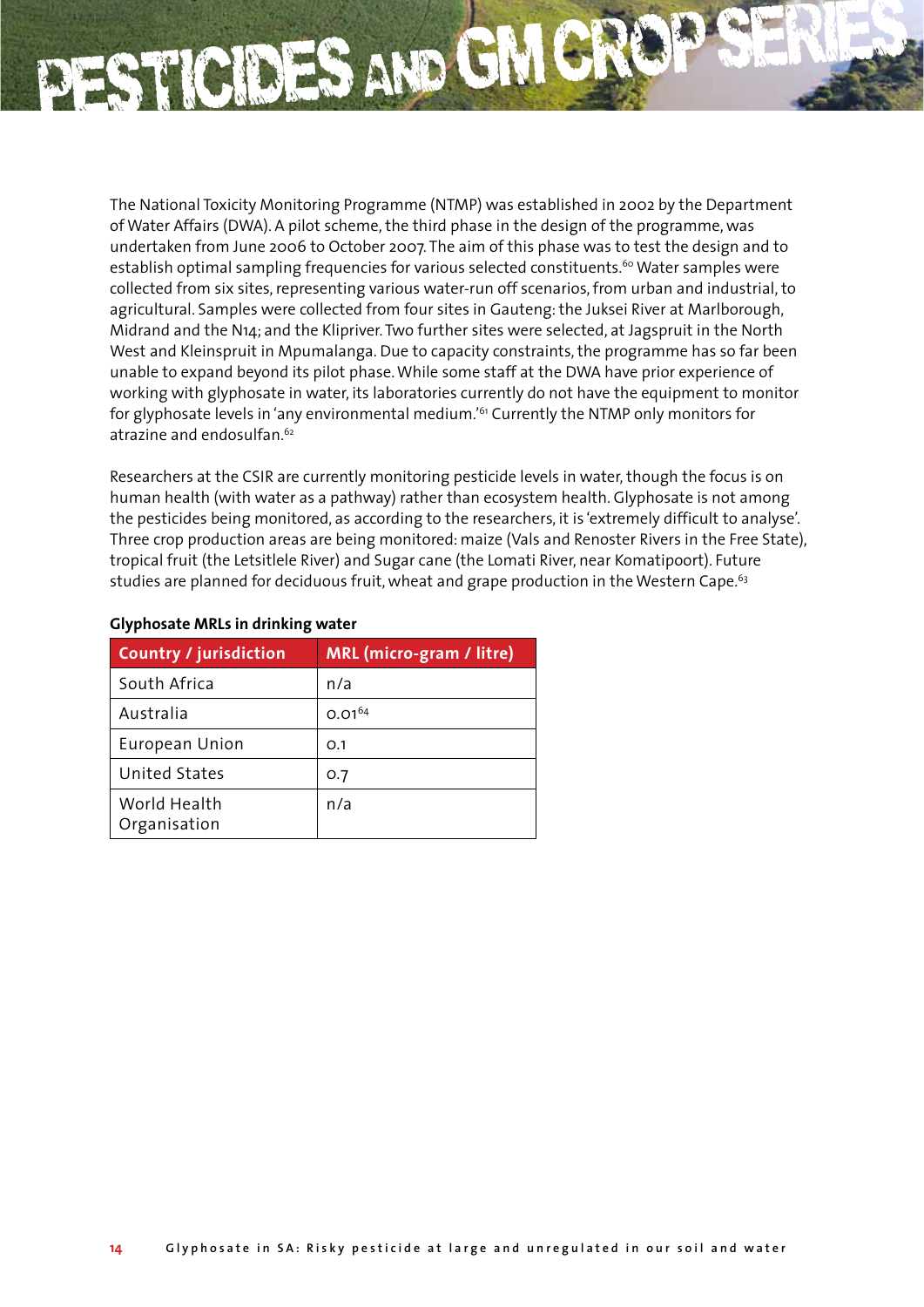### PESTICIDES AND GM CR

### **Water contamination in South Africa**



Source: CSIR (2010). Key: A – Agro-chemicals; E – Excessive Sediment; G – Groundwater contamination; M – Metals (mining & waste disposal); R – Radioactivity; S – Salinity; T – Acidic atmospheric deposits; U – Urban / industrial effluent.

At Rhodes University, research has been taking place into the impact of Roundup formulations on aquatic ecosystems, using Freshwater Shrimp (*Caridina Nilotica*) as a biomarker. Roundup's toxicity was tested in new born (up to 7 days after hatching), juvenile (7-20 days) and adult (over 40 days) Freshwater shrimps. Though newborns were the most sensitive to Roundup formulations, all three age groups exhibited slow and erratic movements. The study concluded that even low levels of Roundup may adversely affect *Caridina Nilotica* health and survival.<sup>65</sup> A study to assess oxidative tissue damage was assessed by determining lipid peroxidation (LPx). The results suggested that Roundup 'exerts toxic effects related to oxidative stress.'66 (In human's oxidative stress is thought to be involved in the development of many diseases or may exacerbate their symptoms, including cancer, Parkinson's and Alzheimer's disease).67

### Conclusion

Glyphosate is the active ingredient in numerous chemically based herbicides used in South Africa in diverse situations requiring weed control, from household gardens to the management of public facilities and industrial crop and timber plantations. Its market dominance has been entrenched since 1996 with the introduction of crops genetically modified (GM) to tolerate applications of glyphosate. Glyphosate tolerant crops now account for 85% of all GM crops grown world-wide. Glyphosate's popularity has much to do with a pervasive industry marketing campaign that has touted it as a "benign" herbicide with short-lived impacts. However, a large and expanding body of scientific evidence is now showing that glyphosate is far from benign. Glyphosate is a broadspectrum herbicide that is water soluble. It causes damage to the soil, non-target plants and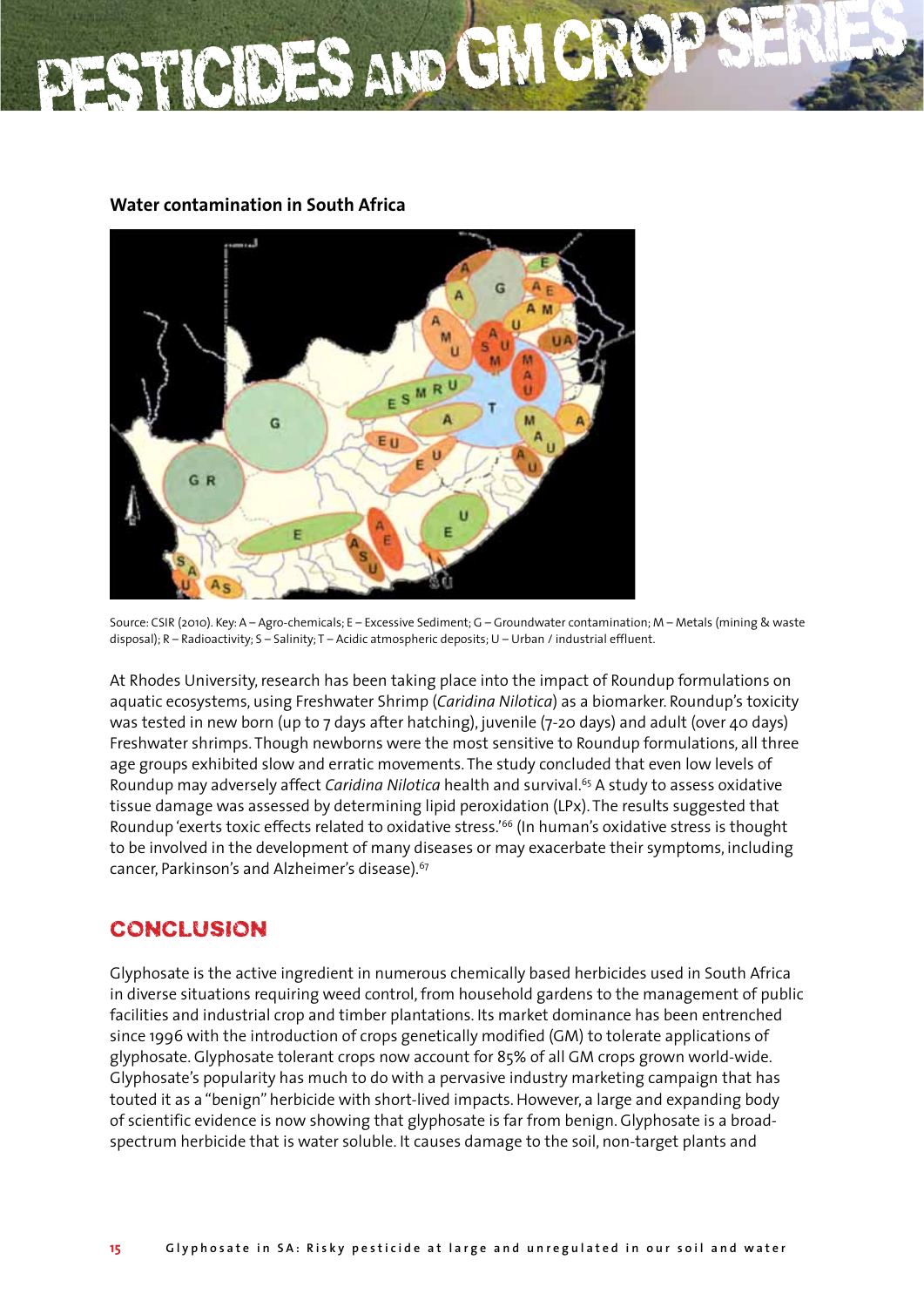wildlife. It has also been documented in numerous locations that glyphosate can find its way into surface water in quantities that exceed legally set safety limits. Where this occurs there is a serious potential for harm to aquatic organisms.

PESTICIDES AND GM CR

Considering its popularity, as well as the growth in glyphosate tolerant GM crops, the lack of monitoring of the environmental impacts of glyphosate in South Africa is extremely disconcerting. The DAFF's 2010 Pesticide Management policy represents an opportunity to rectify this lack, but 18 months after publication there has been no movement towards practical application of any of its recommendations for improved pesticide management. SANBI, the government body responsible for safeguarding and monitoring impacts to biodiversity, has recognised the need to monitor glyphosate tolerant GM crops. A monitoring programme has been proposed, but severe resource constraints threaten its adequate implementation. Flouting the 'polluter pays' principle, there are no resources available to assess and defend the threats to the collective commons posed by this product while the industry profits substantially.

Rather than waiting for yet more proof of harm, the onus should be on industry to conclusively prove their claims of the environmental safety of glyphosate. Until hard facts are obtained we recommend a moratorium on its continued use.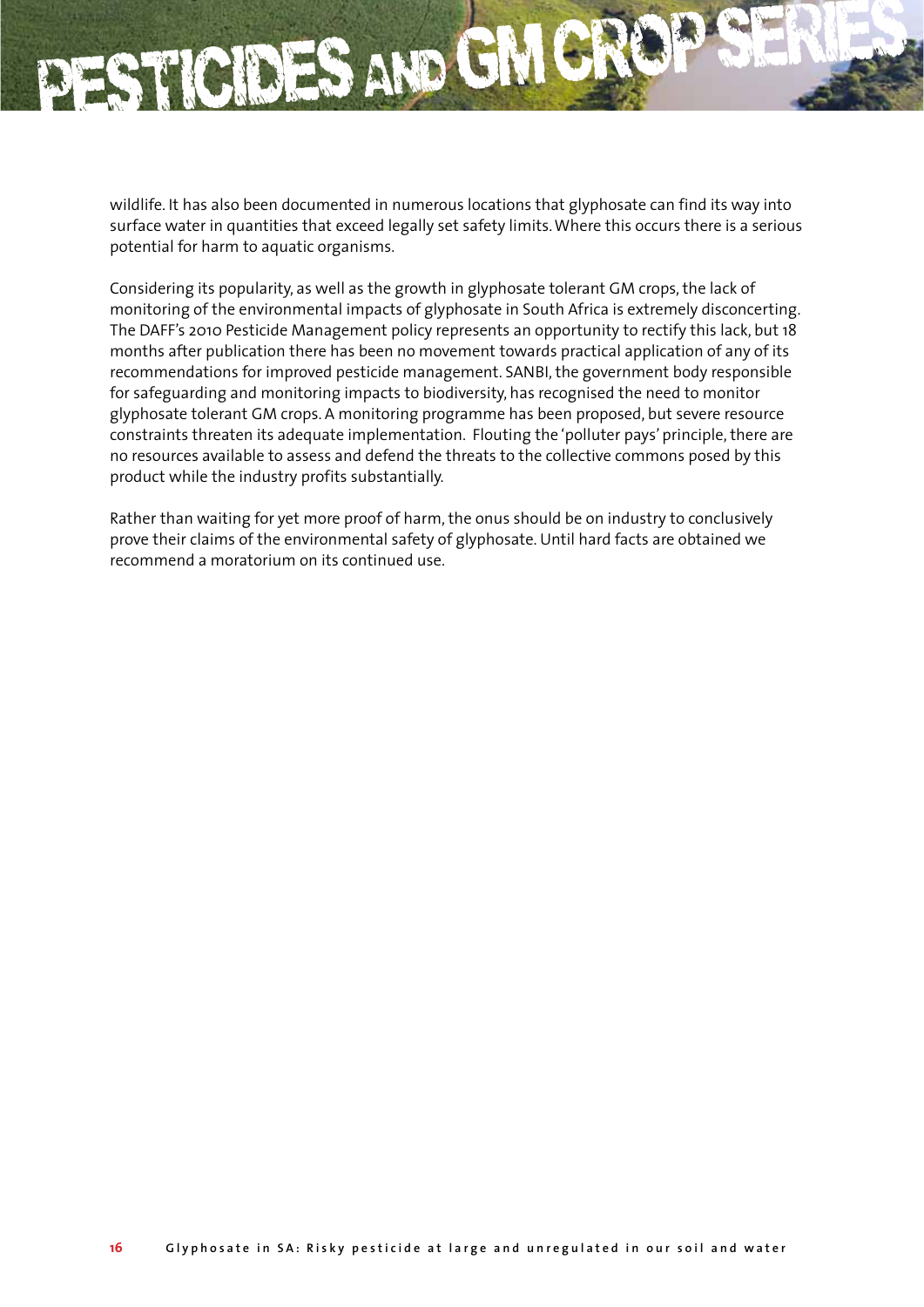### References and notes

- 1 Zhang, W. Jiang, F. Ou, J. (2011). **Global pesticide consumption and pollution: with China as a focus**. *Proceedings of the international academy of ecology and environmental sciences*, 1(2):125-144. http://www.iaees.org/publications/journals/piaees/articles/2011-1%282%29/Global-pesticide-consumption-pollution.pdf (accessed 13/06/2012)
- 2 Ashton, G. 19th September 2012. **Intentionally polluting our planet: The pesticide industry half a century after 'Silent Spring'**. South African Civil Society Information Service. http://sacsis.org.za/site/article/1430
- 3 Riley, P. Cotter, J. Contiero, M. Watts, M. (2011). **Herbicide tolerance and GM crops: Why the world should Roundup glyphosate**. Greenpeace
- 4 Relyea, RA. (2012). **New effects of Roundup on amphibians: Predators reduce herbicide mortality; herbicides induce antipredator morphology**. *Ecological Applications*, 22(2), pp.634 - 647
- 5 The Fertilizers, Farm Feeds, Agricultural Remedies and Stock Remedies Act (Act 36 of 1947)

PESTICIDES AND GM CRO

- 6 Promotion of Access to Information Request (PAIA) application. Submitted to Department of Agriculture, Forestry and Fisheries, directorate: Agricultural inputs control, 23/07/2012.
- 7 Cairns, A.L.P. &Eksteen, F.H. (2006). **The threat of herbicide resistant weeds to the wine industry**. Wynboer. http://www.wynboer.co.za/recentarticles/200604herbicide.php3
- 8 Purchase, J (2011). **Meeting the needs of South Africa's Ag-chem market**. Presentation given at Agchem Asia summit, October 2011. http://www.agbiz.co.za/LinkClick.aspx?fileticket=klciy7T0zp8%3D&tabid=362
- 9 Johan Conradie, private consultant. Personal correspondence. 10/05/2012
- 10 ACB (2012). **How much glyphosate is on your dinner plate? SA's food safety compromised by lack of testing**. http://www.acbio.org.za/images/stories/dmdocuments/ACB\_Glyphosate\_Food\_Safety\_in\_SA\_July2012.pdf
- 11 Ibid.
- 12 Magda du Toit, corporate communications manager, Monsanto South Africa. (17th September 2012) **Glyphosate is safe**. Letter to Farmer's Weekly.

http://www.farmersweekly.co.za/readers-letter.aspx?id=28586&h=Glyphosate-is-safe

- 13 Riley et al (2011).
- 14 Dabrowski, J.M. Schachtschneider, K. Ross, T.A. Bollmohr, S. Thwala, M (2011). **Development of an indicator methodology to estimate the relative exposure and risk of pesticides in South African surface waters**. Water Research Commission.
- 15 Clair, E. Linn, L. Travert, C. Amiel, C. Seralini, G.E. Panoff, J.M. (2012). **Effects of Roundup and Glyphosate on Three Food Microorganisms:** *Geotrichumcandidum, Lactococcuslactis subsp. cremoris* **and** *Lactobacillus delbrueckii subsp. Bulgaricus*. Curr Microbiol. DOI 10.1007/s00284-012-0098-3
- 16 Helander, M. Salomiemi, I. Saikkonen, K (2012). **Glyphosate in northern ecosystems**. *Trends in Plant Science, Vol.17, Issue 10. PP. 569- 574*
- 17 Grain SA (2011). **Grain SA fertiliser report 2011**.
- 18 Zobiole, L.H.S. de Oliveira Jr, R.S. Kremer, R.J. Constantin, J. Bonato, C.M. Muniz, A.S. (2010). **Water use efficiency and photosynthesis of glyphosate-resistant soybean as affected by glyphosate**. *Pesticide Biochemistry and Physiology, 97, 182- 193*.
- 19 Cakmak, I. Yazici, A. Tutus, Y. Ozturk, L (2009). **Glyphosate reduced seed and leaf concentrations of calcium, manganese, magnesium, and iron in non-glyphosate resistant soybean**. *European Journal of Agronomy. Pp.114-119.*
- 20 Fernandez, M.R. Zentner, R.P. Basnyat, P. Gehl, D. Selles, F. Huber, D. (2009). **Glyphosate associations with cereal diseases caused by Fusarium spp. in the Canadian prairies**. *European Journal of Agronomy 31, pp. 133 - 143*
- 21 Johal, G.S. Huber, D.M. (2009). **Glyphosate effects on diseases of plants**. *European Journal of agronomy, 31, pp. 144 152.*
- 22 Bellaloui, N. Reddy, K. Zablotowicz, R.M. Abbas, H.K. Abel, C.A (2009). **Effects of Glyphosate Application on Seed Iron and Root Ferric (III) Reductase in Soybean Cultivars**. *Journal of agricultural and food chemistry, 57, 9569-9574. DOI:10.1021/jf902175y*
- 23 Zablotowiczm R.M. Reddy, K.N (2007). **Nitrogenase activity, nitrogen content, and yield responses to glyphosate in glyphosateresistant soybean**. *Crop Protection, 26, pp.370-376*.
- 24 http://www.ars.usda.gov/SP2UserFiles/Place/64022000/Publications/Zablotowicz/Reddyetal.00JNS.pdf
- 25 Antoniou, M. Robinson, C. Fagan, J (2012). **GMO myths and truths: An evidence based examination of the claims made for the safety and efficacy of genetically modified crops**. *Earth open source*
- 26 Pleasants, J.M. and Oberhauser, K.S. (2012). **Milkweed loss in agricultural fields because of herbicide use: effect on monarch butterfly population**. *Insect conservation and diversity. doi: 10.1111/j.1752-4598.2012.00196.x*
- 27 Santillo, D.J. Brown, P.W. Leslie, D.M. **Response of songbirds to glyphosate-induced habitat changes on clearcuts**. *J Wildlife Management. 1989; 53: 64–71*.

 http://www.jstor.org/discover/10.2307/3801307?uid=3739368&uid=2129&uid=2134&uid=2&uid=70&uid=4&s id=21101183084441

28 Burke, M (2005). **Managing GM crops with herbicides: Effects on farmland wildlife**. Farmscale Evaluation Research Consortium. http://webarchive.nationalarchives.gov.uk/20080306073937/http://www.defra.gov.uk/environment/gm/fse/results/fse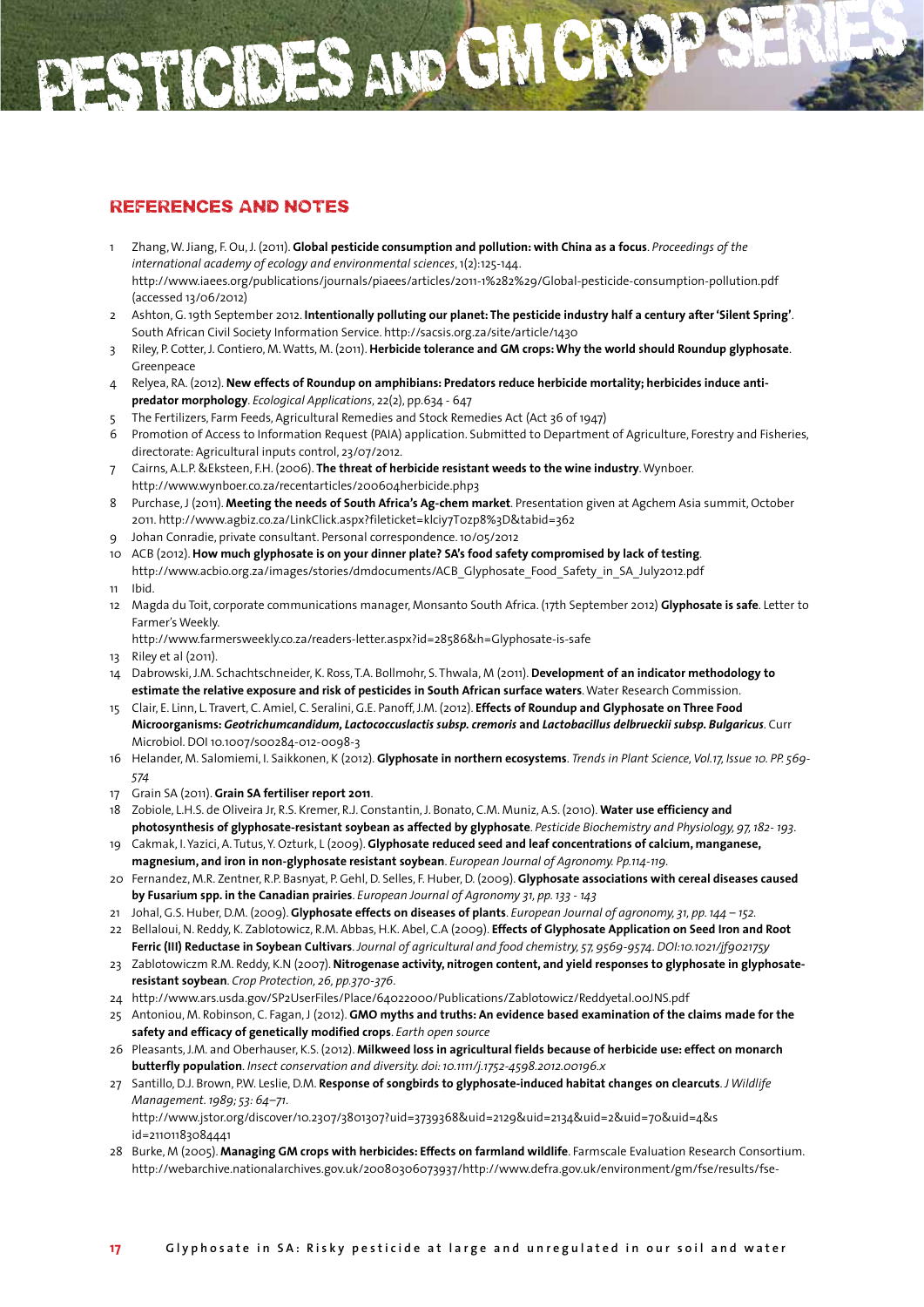summary-05.pdf

29 http://www.monsanto.com/products/Documents/glyphosate-background-materials/gly\_water\_bkg.pdf

PESTICIDES AND GM CRO

- 30 Songa, E.A. Somerset, V.S. Waryo, T. Baker, P.G.L. Iwuoha, E.I. (2009). **Amperometric nanobiosensor for quantitative determination of glyphosate and glufosinate residues in corn samples**. *Pure and Applied Chemistry, 81, 123-139*
- 31 Coupe, R.H. Kalkhoff, S.J. Capel, P.D. and Gregoire, C. (2011). **Fate and transport of glyphosate and aminomethylphosphonic acid in surface waters of agricultural basins**. *Pest management science.*
- 32 Chang, F.C. Simcik, M.F. and Capel, P.D. (2010). **Occurrence and fate of herbicide glyphosate and itsdegradateaminomethylphosphonic acid (AMPA) in the atmosphere**. *Environmental Toxicology and Chemistry, Vol. 30, No. 3, pp. 548–555*
- 33 Sanchís, J. Kantiani, L. Llorca, M. Rubio, F. Ginebreda, A. Fraile, J. Garrido,T. Farré, M. (2011). **Determination of glyphosate in groundwater samples using an ultrasensitive immunoassay and confirmation by on-line solid-phase extraction followed by liquid chromatography coupled to tandem mass spectrometry**. *doi:10.1007/s00216-011-5541-y*
- 34 Kjær, J. et al (2004). **The Danish Pesticide leaching assessment programme**. Geological survey of Denmark and Greenland. http://pesticidvarsling.dk/monitor\_uk/2003.html
- 35 Riley et al (2011).
- 36 Ibid
- 37 Relyea, R.A. (2012). **New effects of Roundup on amphibians: Predators reduce herbicide mortality; herbicides induce antipredator morphology**. *Ecological Applications, 22(2), pp.634 - 647*
- 38 Paganelli, A. Gnazzo, V. Acosta, H. Lopez, S. Carrasco, A. (2010). **Glyphosate-based herbicides produce teratogenic effects on vertebrates by impairing Retonic Acid signalling**. *Chem. Res. Toxicology*.
- 39 Riley et al (2011).
- 40 London, L. Rother, R. **Comments on the pesticide management policy**. Submitted 8th May 2006
- 41 **The Constitution of South Africa No.108 of 1996**. S.24
- 42 Dabrowski et al (2011).
- 43 Hebbelmann, L.H. and du Toit, J.C.O (2007). **The influence of glyphosate soil residues on germination of oats and radish**. Presentation given at the Joint 42nd Annual Congress of the Grassland Society of Southern Africa and 4th Annual Meeting of the Thicket Forum in Land Transformation and Rehabilitation I, Tuesday 17 July 2007.
- 44 Justin du Toit, Production scientist, pasture research. Grootfontein Agricultural Development Institute. Personal correspondence. 11/09/2012
- 45 ACB (2011). **Heavy Hands: Monsanto's control in South Africa**.
- 46 ACB (2012). **Hazardous Harvest: Genetically Modified Crops in South Africa, 2008 2012**.
- 47 To see SANBI's full report, see: http://www.sanbi.org/sites/default/files/documents/documents/sanbimaizereportlr.pdf For the ACB critique of the study, see: http://www.acbio.org.za/index.php/gmo-regulatory-issues/110-south-africa/356-critiqueof-sanbis-studies-on-monsantos-mon-810-
- 48 Dr. Lukeshni Chetty, Deputy Director: GMO monitoring and Research. SANBI. Personal correspondence. 07/09/2012
- 49 Theressa Franzt, Director: Applied Biodiversity Research, SANBI. Personal correspondence. 11/09/2012
- 50 Dabrowski, J.M. Schachtschneider, K. Ross, T.A. Bollmohr, S. Thwala, M. (2011). **Development of an indicator methodology to estimate the relative exposure and risk of pesticides in South African surface waters**. Water Research Commission.
- 51 Murray, K. Slabbert, L. Moloi, B. (2003). **Needs assessment and development framework for a tested implementation plan for the initialisation and execution of a National Toxicants Monitoring Programme (NTMP) Final Report**. Department of Water Affairs. http://www.dwa.gov.za/iwqs/water\_quality/ntmp/NTMPFinalReport.pdf
- 52 Mensah, P. K. Muller, W. J. and Palmer, C. G. (2012). **Acetylcholinesterase activity in the freshwater shrimp Caridina nilotica as a biomarker of Roundup® herbicide pollution of freshwater systems in South Africa**. *Water Science and Technology, 66.2*.
- 53 Mensah, P.K. Muller, W.J. Palmer, C.G. (2011). **Lipid Peroxidation in The Freshwater Shrimp Caridina nilotica as a potential biomarker of Roundup® Pollution of Freshwater Ecosystems**. Presentation given at 15th SANCIAHS National Hydrology Symposium. September 2011. Rhodes University. Grahamstown. http://www.ru.ac.za/static/institutes/iwr/SANCIAHS/Proceedings.pdf
- 54 Mensah, P.K. Muller, W.J. Palmer, C.G (2011). **Acute toxicity of Roundup herbicide to three life stages of the freshwater shrimp Caridina nilotica (Decapoda: Atyidae)**. *Physics and chemistry of the Earth, 36. P.905-909*.
- 55 Dabrowski et al (2011).
- 56 Silke Bollmohr, Post Doc. Researcher, Department of Zoology, University of Johannesburg. Personal correspondence. 11/09/2012
- 57 Oelofse, S. Strydom, W. (2010). **A CSIR perspective on water in South Africa 2010**. Council for Scientific and Industrial Research.
- 58 The other rivers where pesticides have been detected are (principle agricultural crops grown in their proximity where data available – in brackets) uMngeni, Thukela (crops and sugarcane), Umfolozi, Mkhuzi, the Vaal , Caledon, Modder, Lower Olifants, Letaba, Upper Olifants, Komati-Crocodile-Sabie, Crocodile, Mokolo, Lephalala, middle Limpopo (cotton and tobacco), Breede, Berg, Sunday.
- 59 Dabrowski, J.M. Schachtschneider, K. Ross, T.A. Bollmohr, S. Thwala, M. (2011). **Development of an indicator methodology to estimate the relative exposure and risk of pesticides in South African surface waters**. Water Research Commission.